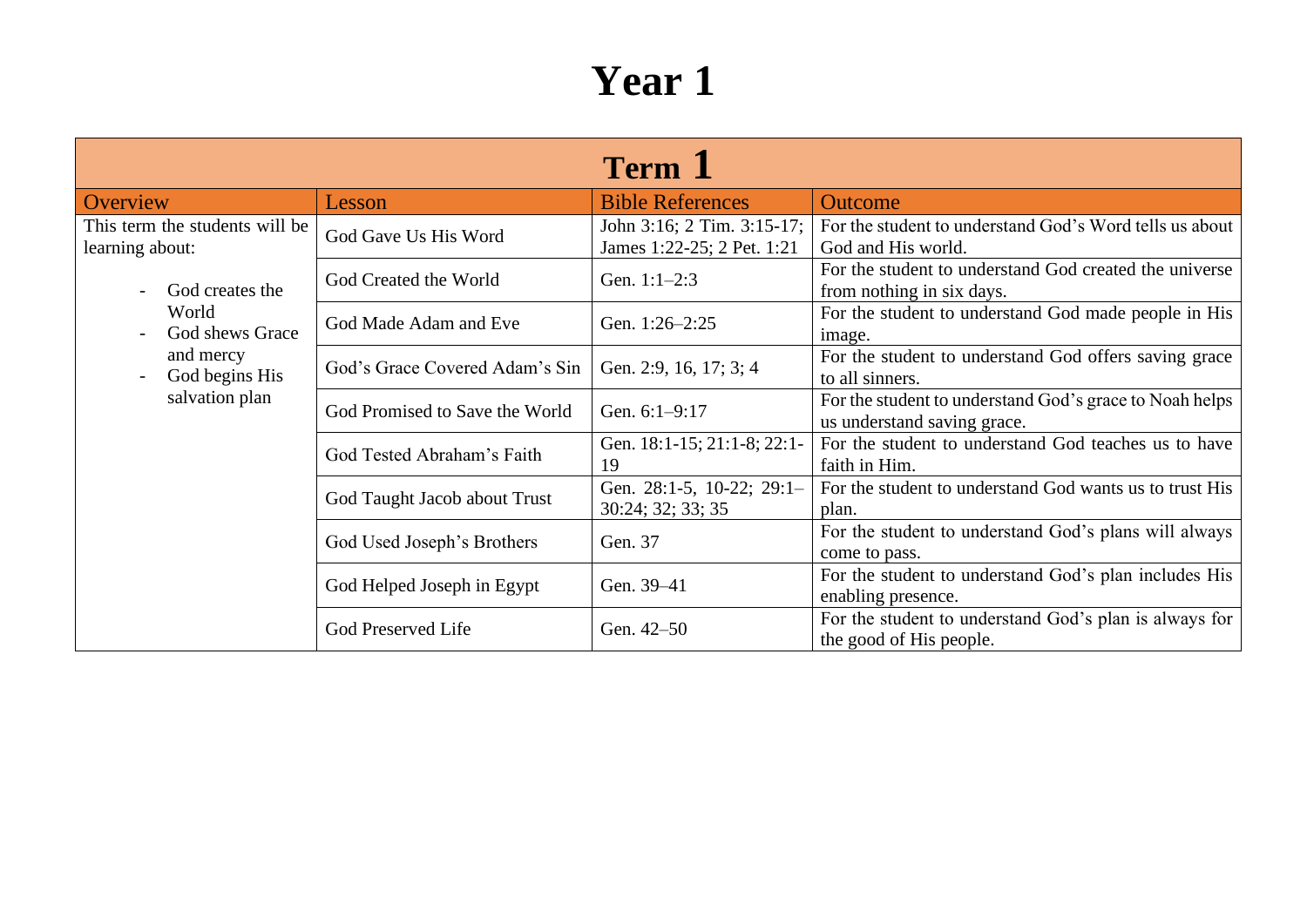| <b>Term 2</b>                                                       |                                |                                           |                                                                                        |  |
|---------------------------------------------------------------------|--------------------------------|-------------------------------------------|----------------------------------------------------------------------------------------|--|
| Overview                                                            | Lesson                         | <b>Bible References</b>                   | <b>Outcome</b>                                                                         |  |
| This term the students will be<br>learning about:                   | God Is Sovereign over All      | Exod. $1-2:22$                            | For the student to understand God fulfils His plan no<br>matter who tries to stop Him. |  |
| God delivers His people<br>God teaches His people<br>$\overline{a}$ | God Is the Helper from on High | Exod. 2:23-4:17                           | For the student to understand God is both high above<br>us and near to help us.        |  |
|                                                                     | God Is Promise Keeper          | Exod. 4:18-7:13                           | For the student to understand God is trustworthy<br>because He keeps His promises.     |  |
|                                                                     | God Is Saviour                 | Matt. 1:18-24; Luke 1:26-<br>$38; 2:1-20$ | For the student to understand God's Son is the only<br>way of salvation from sin.      |  |
|                                                                     | God Is True                    | Exod. 7:14-10:29                          | For the student to understand God is the only true,<br>living God.                     |  |
|                                                                     | God Is Redeemer                | Exod. 11; 12                              | For the student to understand God offers us<br>redemption for our sins.                |  |
|                                                                     | God Is Wise Leader             | Exod. 13:17-15:21                         | For the student to understand God leads us with<br>wisdom and power.                   |  |
|                                                                     | God Is Provider                | Exod. 15:22-17:16                         | For the student to understand God cares about and<br>provides for us.                  |  |
|                                                                     | God Is Instructor              | Exod. 20                                  | For the student to understand God is the solution to the<br>problem of sin.            |  |
|                                                                     | God Is Gracious Giver          | Num. 13:1-14:38                           | For the student to understand God delights in giving<br>gracious blessings.            |  |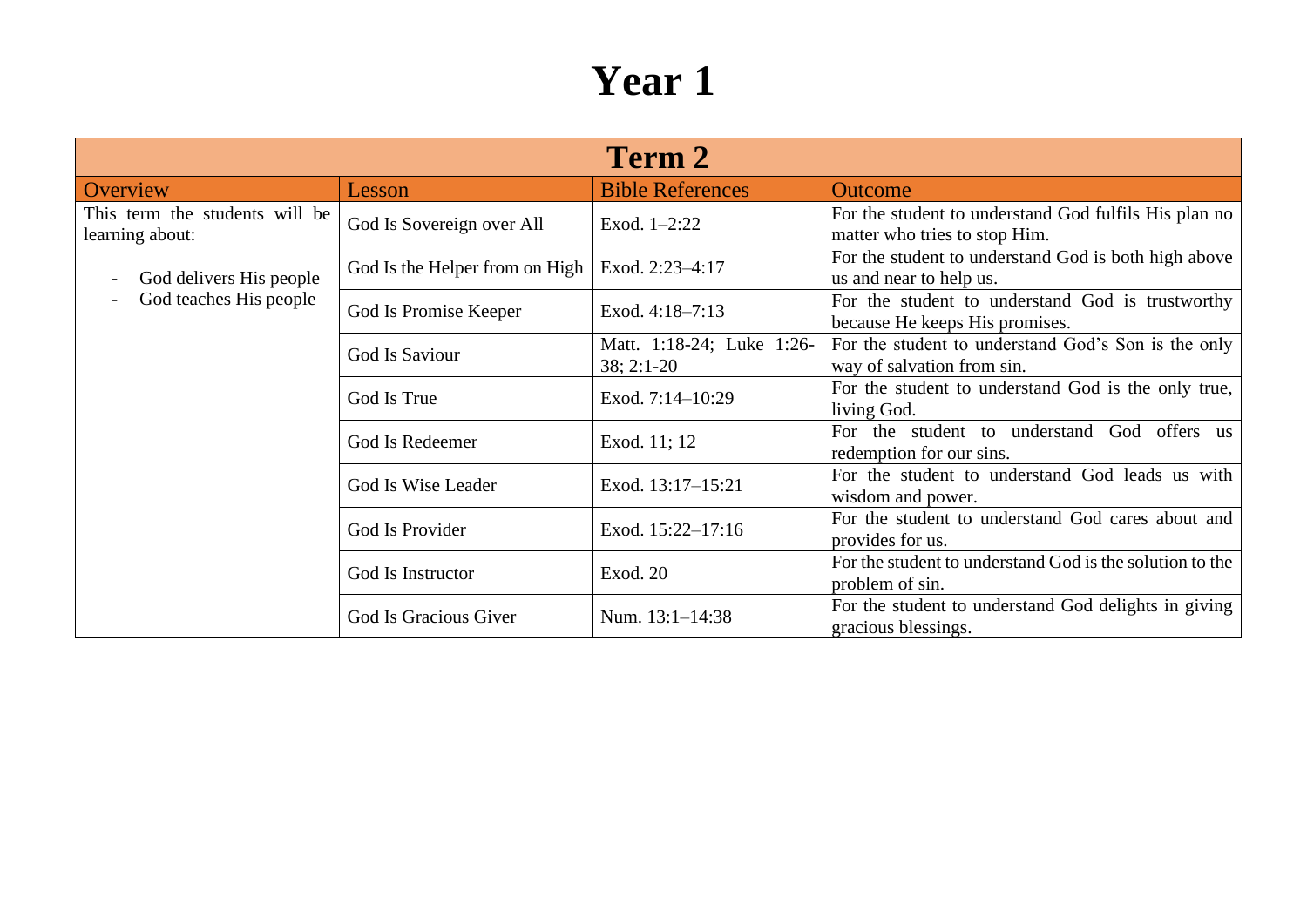| Term 3                                            |                                                 |                                |                                                                                         |
|---------------------------------------------------|-------------------------------------------------|--------------------------------|-----------------------------------------------------------------------------------------|
| Overview                                          | Lesson                                          | <b>Bible References</b>        | Outcome                                                                                 |
| This term the students will be<br>learning about: | God Is Honourable                               | Num. 20:1-13                   | For the student to understand God wants us to glorify<br>Him with our lives.            |
| Israel rejecting God's                            | Merciful<br><b>Is</b><br>God<br>and<br>Gracious | Num. 21:4-9                    | For the student to understand God sent Jesus to be the<br>final sacrifice for our sins. |
| grace<br>Israel accepting God's                   | God Is Praiseworthy                             | Deut. 32-34                    | For the student to understand God always deserves our<br>worship and praise.            |
| grace                                             | Fear and Faith in Jericho                       | Josh. $1:2$                    | For the student to understand God is worthy of our<br>courageous faith.                 |
|                                                   | Israel's Step of Faith                          | Josh. $3; 4$                   | For the student to understand God requires us to<br>demonstrate our faith.              |
|                                                   | Faith<br>Lessons<br>around<br>Jericho           | Josh. 5:13-6:27                | For the student to understand God is faithful to His<br>promises.                       |
|                                                   | Side<br>Other<br>The<br>of<br>Faithfulness      | Josh. 7:1-8:29                 | For the student to understand God is faithful to punish<br>sin.                         |
|                                                   | Israel's Lapse of Faith                         | Josh. 9                        | For the student to understand God faithfully gives His<br>wisdom to those who seek it.  |
|                                                   | Faith Is the Victory!                           | Josh. 10:1-15, 40-43; 11:16-23 | For the student to understand God's faithfully enables<br>us to do His will.            |
|                                                   | Joshua Challenges Israel's<br>Faith             | Josh. 13-24                    | For the student to understand God's faithfulness<br>should motivate us to obey Him.     |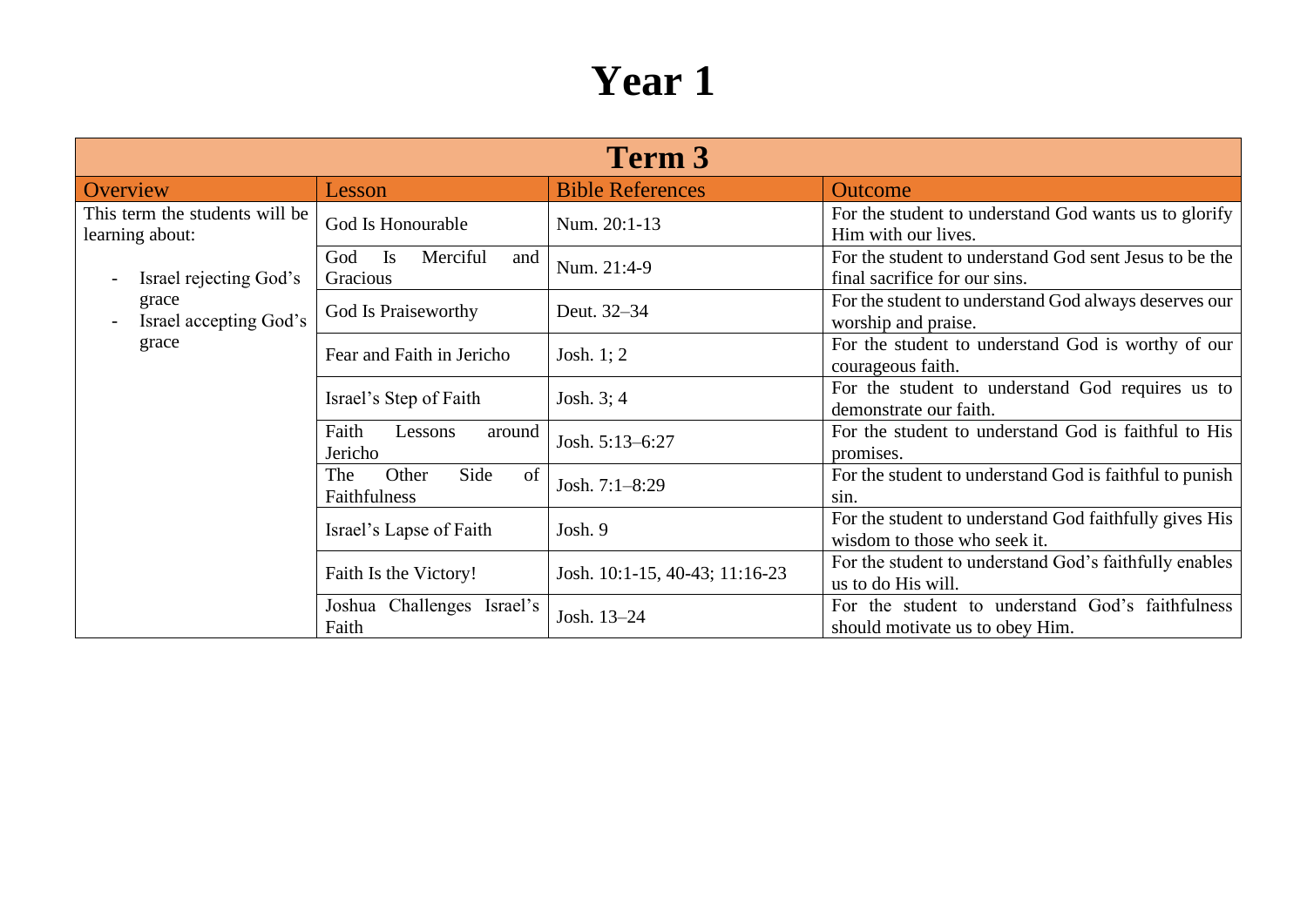| <b>Term 4</b>                                     |                                 |                         |                                                                                                 |  |
|---------------------------------------------------|---------------------------------|-------------------------|-------------------------------------------------------------------------------------------------|--|
| Overview                                          | Lesson                          | <b>Bible References</b> | <b>Outcome</b>                                                                                  |  |
| This term the students will be<br>learning about: | Israel's Report Card            | Judg. $1:1-3:6$         | For the student to understand God is always faithful<br>even when we fail to live by faith.     |  |
| Help for Kingless Israel                          | God Prodded Israel              | Judg. 3:7-31            | For the student to understand God is always faithful<br>because He is sovereign over all.       |  |
| Hope for Kingless Israel                          | Gideon Feared the Enemy         | Judg. 6                 | For the student to understand God teaches us to have<br>genuine faith in Him.                   |  |
|                                                   | Gideon Defeated the Enemy       | Judg. 7; 8:10-12        | For the student to understand God expects us to take<br>Him at His Word.                        |  |
|                                                   | God's Sovereign Plan for Samson | Judg. 13                | For the student to understand God wants to use our<br>lives for His glory.                      |  |
|                                                   | Samson's Strength and Weakness  | Judg. $14:1-16:3$       | For the student to understand God blesses us when we<br>walk by faith rather than sight.        |  |
|                                                   | Samson's Final Victory          | Judg. 16:4-31           | For the student to understand God expects us to<br>humbly submit to His truth.                  |  |
|                                                   | Micah's Religious Feelings      | Judg. 17                | For the student to understand God wants us to serve<br>Him based on truth rather than feeling.  |  |
|                                                   | Dan's Religious Greed           | Judg. $18$              | For the student to understand God wants us to serve<br>Him rather than ourselves.               |  |
|                                                   | Benjamin's Only Hope            | Judg. 20; 21            | For the student to understand God wants us to rejoice<br>in Shiloh, His final solution for sin. |  |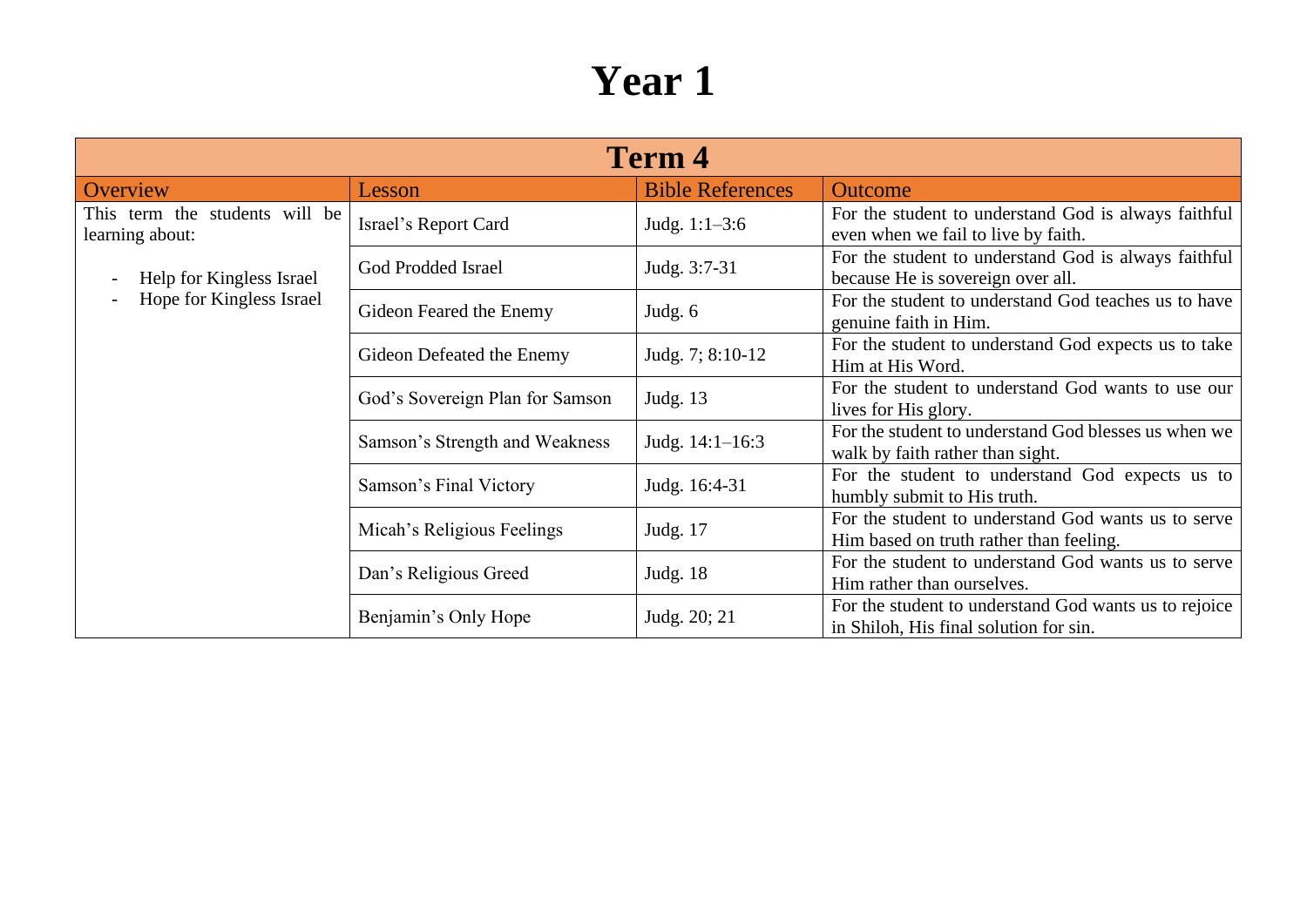| <b>Term 1</b>                                     |                                        |                         |                                                                                         |
|---------------------------------------------------|----------------------------------------|-------------------------|-----------------------------------------------------------------------------------------|
| Overview                                          | Lesson                                 | <b>Bible References</b> | <b>Outcome</b>                                                                          |
| This term the students will be<br>learning about: | God Answered Hannah's<br>Humble Prayer | 1 Sam. 1:1-2:11         | For the student to understand God blesses us when we<br>seek to give of ourselves.      |
| Samuel: God's last Judge                          | Samuel Listened to God                 | 1 Sam. 3                | For the student to understand God is just in dealing<br>with sin.                       |
| Saul: The people's King<br>David: God's King      | God Refused to Abandon<br>Israel       | 1 Sam. 4-7              | For the student to understand God remains faithful<br>even when we are not.             |
|                                                   | David Aimed to Defend<br>God's Name    | 1 Sam. 16:1-13; 17      | For the student to understand God does great things<br>through those who know Him well. |
|                                                   | <b>God Protected David</b>             | 1 Sam. 18; 19           | For the student to understand God does His will no<br>matter what people try to do.     |
|                                                   | David Respected God's<br>Anointed      | 1 Sam. 24; 26           | For the student to understand God is always good even<br>when life gets hard.           |
|                                                   | God's Royal Promise                    | 2 Sam. 5-7; Ps. 89:     | For the student to understand God's promises reveal<br>His amazing grace.               |
|                                                   | David Sought Forgiveness               | 2 Sam. 11:1-12:25       | For the student to understand God offers to forgive us<br>for our sins.                 |
|                                                   | God's Grand Temple                     | 1 Kings 3:5-8:66        | For the student to understand God's name is greatly to<br>be praised.                   |
|                                                   | Unwise<br>Solomon's<br>Choices         | 1 Kings 9:1-11:25       | For the student to understand God warns us about the<br>consequences of sin.            |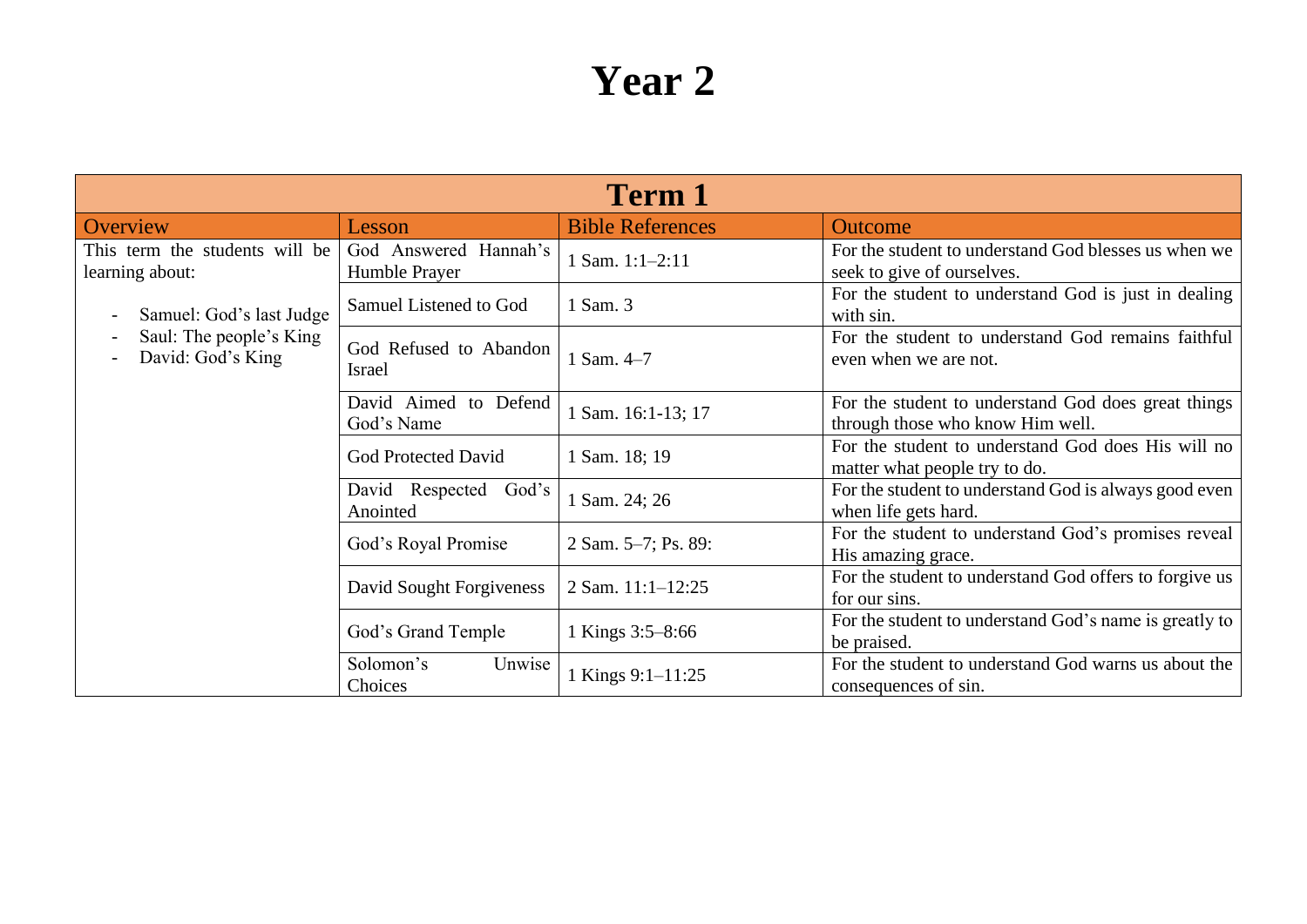| Term 2                                            |                                            |                                                        |                                                                                           |  |
|---------------------------------------------------|--------------------------------------------|--------------------------------------------------------|-------------------------------------------------------------------------------------------|--|
| Overview                                          | Lesson                                     | <b>Bible References</b>                                | <b>Outcome</b>                                                                            |  |
| This term the students will be<br>learning about: | <b>Israel Ripped Apart</b>                 | 1 Kings 11:26-13:34                                    | For the student to understand God judges disobedience<br>and blesses obedience.           |  |
| The Divided Kingdom                               | Elijah's Fire Proof                        | 1 Kings 16:29–18:46                                    | For the student to understand God hears us because He<br>is real.                         |  |
| Exile and return                                  | Ahab Paid for Stealing                     | 1 Kings 21; 22:1-40; 2 Kings<br>9                      | For the student to understand God wants us to treat<br>others with His love and kindness. |  |
|                                                   | Elisha Revealed God's Heart                | 2 Kings 2:1-14; 4:1-37; 5                              | For the student to understand God is the provider of<br>needs.                            |  |
|                                                   | Jonah Got a Second Chance                  | Jonah                                                  | For the student to understand God saves us according<br>to His abundant mercy.            |  |
|                                                   | <b>Israel Finally Fell</b>                 | 2 Kings 17; 18:9-12                                    | For the student to understand God's warnings about<br>sin are serious.                    |  |
|                                                   | God Answered Hezekiah                      | 2 Kings 18; 19; 2 Chron.<br>29:13-32:23; Isa. 37:21-38 | For the student to understand God hears and answers<br>our prayers.                       |  |
|                                                   | Judah's Light Dimmed                       | 2 Kings 22:1-25:30; 2 Chron.<br>25; 26; 36:1-21        | For the student to understand God shows compassion<br>to the humble.                      |  |
|                                                   | Jerusalem's<br>Restored<br>Ezra<br>Worship | Ezra 1:1-4; 2:2; 3:1-6:22; 2<br>Chron. 36:21-23        | For the student to understand God offers us hope and<br>forgiveness when we sin.          |  |
|                                                   | Nehemiah Restored Jerusalem's<br>Walls     | Neh. 1:1-4:23; 6:1-16; 8:1-9                           | For the student to understand God gives strength,<br>courage, and wisdom to do His will.  |  |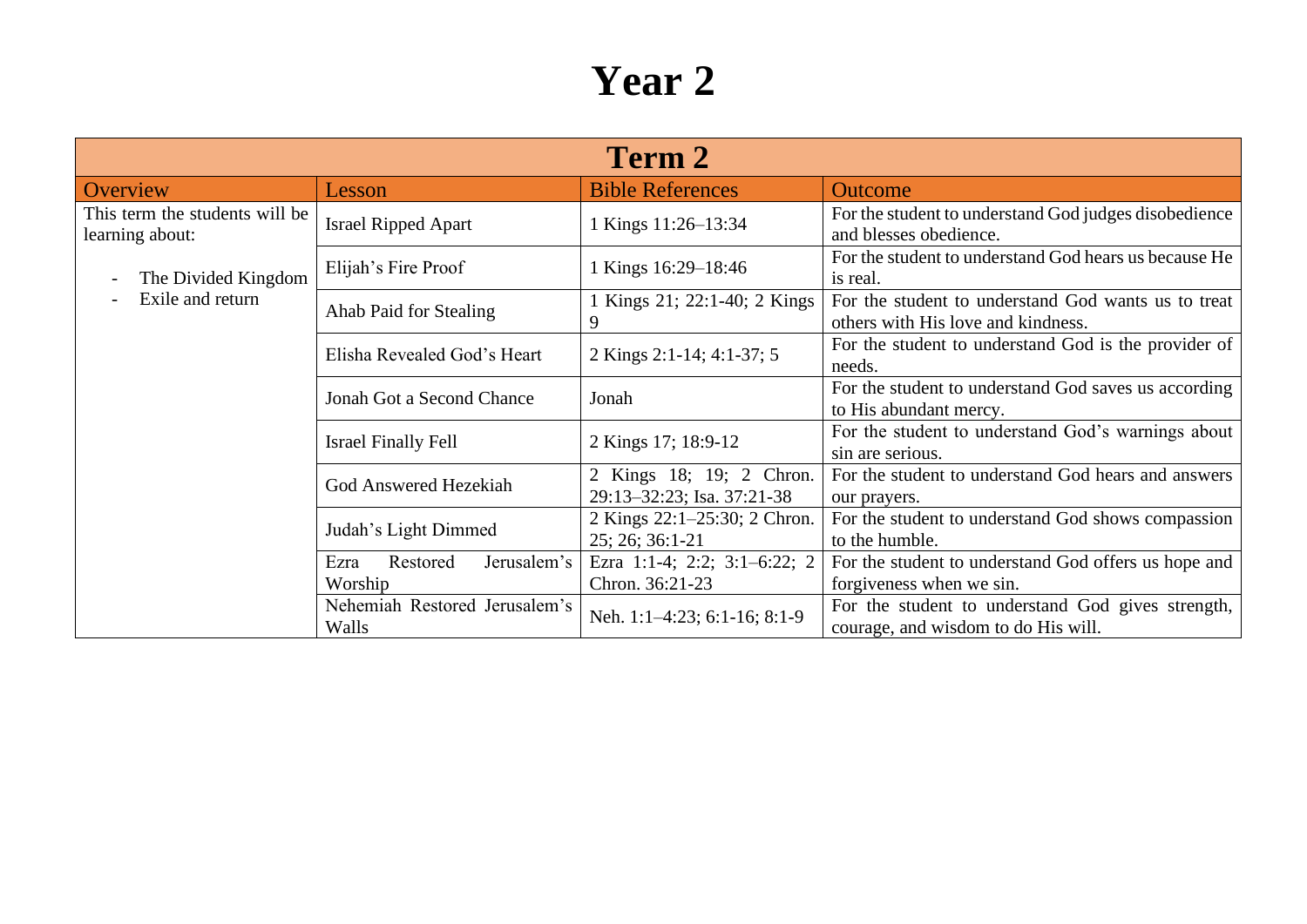| Term 3                                            |                                          |                                                            |                                                                                                  |  |
|---------------------------------------------------|------------------------------------------|------------------------------------------------------------|--------------------------------------------------------------------------------------------------|--|
| Overview                                          | Lesson                                   | <b>Bible References</b>                                    | <b>Outcome</b>                                                                                   |  |
| This term the students will be<br>learning about: | Jesus Is<br>the Eternal<br>Word          | Matt. 3; John 1:1-28                                       | For the student to understand Jesus is the eternal Son<br>of God.                                |  |
| Jesus, the powerful teacher                       | <b>Jesus Is Perfectly Holy</b>           | Matt. 4:1-11                                               | For the student to understand Jesus qualifies to be our<br>Saviour because He is perfectly holy. |  |
| Jesus, the willing sacrifice                      | Offers Eternal<br>Jesus<br>Life          | John 3:1-21; 4:1-42                                        | For the student to understand Jesus provides the only<br>way to eternal life.                    |  |
|                                                   | Jesus Has Power over<br><b>Diseases</b>  | Matt. 8:1-3, 14, 15; 14:14; Luke<br>13:11-13; John 9       | For the student to understand Jesus' miracles proved<br>He is the Son of God.                    |  |
|                                                   | Jesus Has Power over<br>Creation         | Matt. 21:18-22; Luke 5:1-11;<br>Mark 4:35-41               | For the student to understand Jesus commands His<br>Creation.                                    |  |
|                                                   | Jesus Has Power over<br>Death            | John 11                                                    | For the student to understand Jesus has the power to<br>raise people from the dead.              |  |
|                                                   | Jesus Is a Friend of<br><b>Sinners</b>   | Matt. 12:9-14; 15:1-20;<br>Mark<br>$2:15-17$ ; Luke 6:6-11 | For the student to understand Jesus loves all people<br>and wants them to be saved.              |  |
|                                                   | <b>Jesus Offered Himself</b>             | Matt. 21:1-17; Luke 19:28-48                               | For the student to understand Jesus gave us a way to<br>remember His death.                      |  |
|                                                   | Surrendered<br>Jesus<br>to<br>God's Will | Luke 22:31-23:56                                           | For the student to understand Jesus willingly died for<br>the sins of the world.                 |  |
|                                                   | Jesus Conquered<br>and<br>Commanded      | Matt. 28:1-10; Luke 24:36-49;<br>John 21:1-17              | For the student to understand Jesus commanded us to<br>tell others about new life in Christ.     |  |